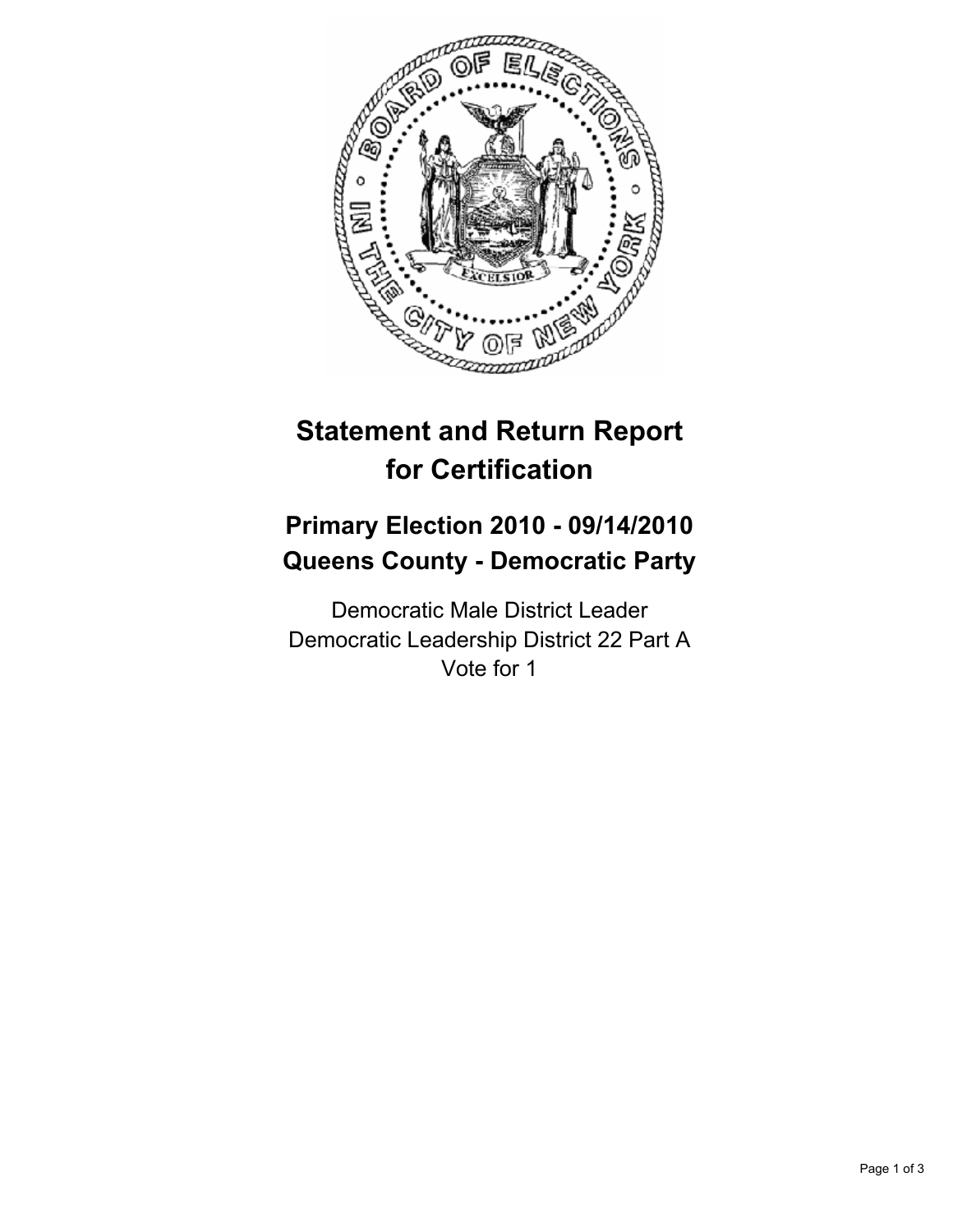

### **Assembly District 22**

| PUBLIC COUNTER                   | 2,238 |
|----------------------------------|-------|
| <b>EMERGENCY</b>                 | 3     |
| ABSENTEE/MILITARY                | 180   |
| <b>AFFIDAVIT</b>                 | 10    |
| PHILLIP HOM                      | 668   |
| <b>JAMES J TRIKAS</b>            | 606   |
| <b>ISAAC SASSON (WRITE-IN)</b>   | 23    |
| JOHN SIMMONS (WRITE-IN)          | 1     |
| MARTHA FLORES VASQUEZ (WRITE-IN) | 23    |
| PETER CHONG (WRITE-IN)           | 1     |
| SJ JUNG (WRITE-IN)               | 48    |
| <b>TERENCE PARK (WRITE-IN)</b>   | 7     |
| TERESA PARK (WRITE-IN)           | 2     |
| TERRANCE PARK (WRITE-IN)         | 4     |
| <b>Total Votes</b>               | 1,383 |